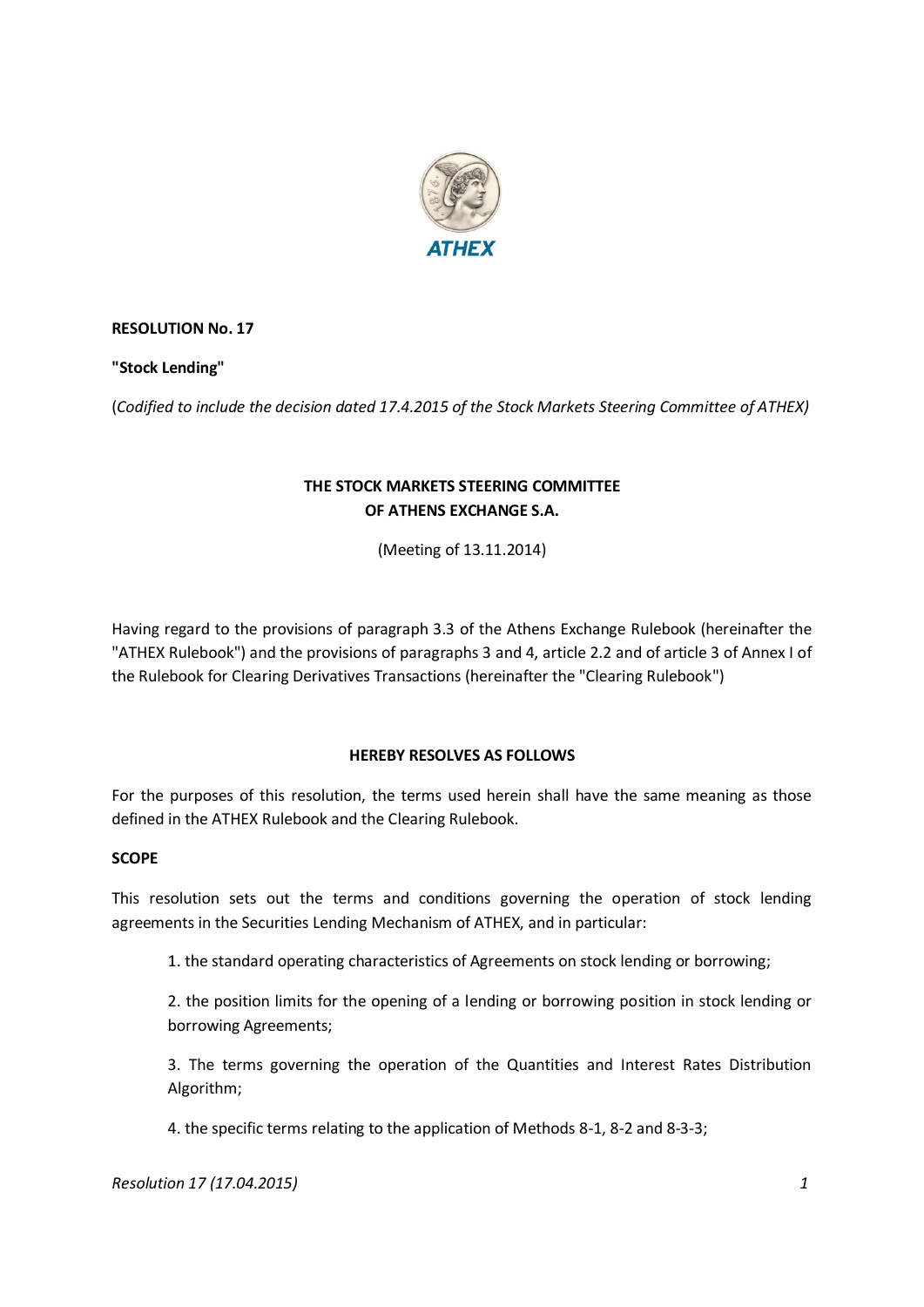5. the procedures for the adjustment of rights and obligations with regard to lending and borrowing positions in cases of corporate actions involving the reference assets of Stock Lending Agreements.

| <b>Contract type</b>    | A lending or borrowing agreement based on Stock Lending Products in<br>respect of reference assets, which is cleared by ATHEXClear as a central<br>counterparty.                                                                                                                                                                                                                                                                                                         |
|-------------------------|--------------------------------------------------------------------------------------------------------------------------------------------------------------------------------------------------------------------------------------------------------------------------------------------------------------------------------------------------------------------------------------------------------------------------------------------------------------------------|
| <b>Underlying asset</b> | The transferable securities which constitute the reference asset in<br>lending or borrowing agreements and relate to Shares and Exchange-<br>Traded Fund (ETF) units in accordance with the following terms:                                                                                                                                                                                                                                                             |
|                         | A. Lending or Borrowing Agreements in Shares:                                                                                                                                                                                                                                                                                                                                                                                                                            |
|                         | The underlying assets are shares that meet the following criteria: (i)<br>1.<br>they belong to the Main Market segment and (ii) they constitute<br>the underlying asset or participate in an index that constitutes the<br>underlying asset of Derivatives listed on ATHEX or participate in an<br>index tracked by ETFs. In these cases, the following apply:                                                                                                           |
|                         | 1) If a share ceases to be the underlying asset of Derivatives listed<br>on ATHEX and irrespective of whether the share continues to<br>belong to the Main Market segment, trading in Securities<br>Lending Products whose underlying asset is the share shall<br>cease on the day on which the share ceases to be the<br>underlying asset of the respective Derivatives.                                                                                                |
|                         | 2) If a share, participating in an index that constitutes the<br>underlying asset of Derivatives listed on ATHEX or participating<br>in an index tracked by ETFs, is deleted from the index in<br>question, and irrespective of whether the share continues to<br>belong to the Main Market segment, trading in Securities<br>Lending Products whose underlying asset is the share shall<br>cease on the day on which the share is deleted from the<br>respective index. |
|                         | If a share, which constitutes the underlying asset or participates<br>3)<br>in an index that constitutes the underlying asset of Derivatives<br>listed on ATHEX or participates in an index tracked by ETFs, is<br>transferred from the Main Market to another segment, trading<br>in the Securities Lending Products whose underlying asset is the<br>share shall cease on the day of such transfer.                                                                    |
|                         | Lending or borrowing positions in Securities Lending Products<br>2.<br>whose trading has ceased pursuant to the provisions of paragraph<br>1, necessarily expire within a time period set by ATHEX and<br>ATHEXClear with exercise of the right to return the underlying<br>transferable securities by the lender or the borrower or<br>ATHEXClear.                                                                                                                      |

### **Article 1. Product Characteristics**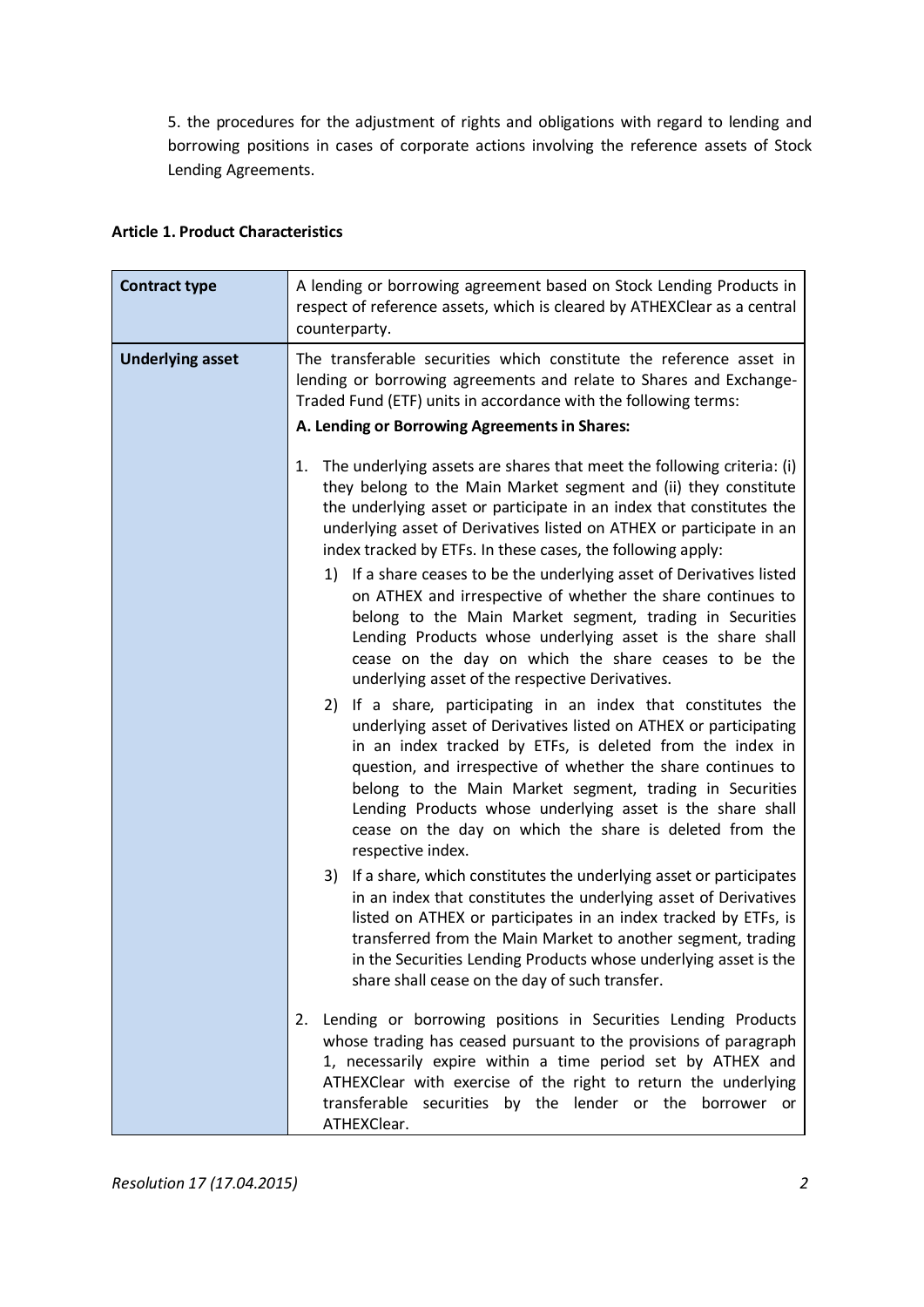|                                           | 3. ATHEX may modify the terms on the cessation of trading and/or the<br>expiration of lending or borrowing positions in Securities Lending<br>Products, as these are set out in par. 1 and 2, provided this is<br>deemed necessary in order to safeguard the smooth functioning of<br>the market and protect investor interests.                                                                 |
|-------------------------------------------|--------------------------------------------------------------------------------------------------------------------------------------------------------------------------------------------------------------------------------------------------------------------------------------------------------------------------------------------------------------------------------------------------|
|                                           | 4. ATHEX announces on its website a list of shares in respect of which<br>Securities Lending Products are entered in the Securities Lending<br>Mechanism, and immediately updates the aforesaid list in the event<br>of any changes in accordance with the provisions of par. 1 to 3, each<br>time posting a new and full list.                                                                  |
|                                           | <b>B. Lending or Borrowing Agreements in ETF units:</b>                                                                                                                                                                                                                                                                                                                                          |
|                                           | 1. The underlying assets are ETF units that belong to the Exchange-<br>Traded Funds segment of ATHEX.                                                                                                                                                                                                                                                                                            |
|                                           | 2. If ETF units are deleted from ATHEX, trading in the Securities<br>Lending Products shall cease on the day of deletion. Lending or<br>borrowing positions in Securities Lending Products necessarily<br>expire within a time period set by ATHEX and ATHEXClear with<br>exercise of the right to return the underlying transferable securities<br>by the lender or the borrower or ATHEXClear. |
|                                           | ATHEX may modify the terms on the cessation of trading and/or the<br>3.<br>expiration of lending or borrowing positions in Securities Lending<br>Products, as these are set out in par. 1 and 2, provided this is<br>deemed necessary in order to safeguard the smooth functioning of<br>the market and protect investor interests.                                                              |
|                                           | 4. ATHEX announces on its website a list of ETF units in respect of<br>which Securities Lending Products are entered in the Securities<br>Lending Mechanism, and immediately updates the aforesaid list in<br>the event of any changes in accordance with the provisions of par. 1<br>to 3, each time posting a new and full list.                                                               |
| <b>Contract Size</b>                      | 1 unit (share or ETF as the case may be).                                                                                                                                                                                                                                                                                                                                                        |
| <b>Contract Expiration</b>                | Securities Lending Products have no expiration.                                                                                                                                                                                                                                                                                                                                                  |
| <b>Lending Orders</b>                     | The orders entered by lending participants in accordance with the<br>Rulebook, specifying the quantity of underlying transferable securities<br>which the lender (investor) intends to lend.                                                                                                                                                                                                     |
| <b>Aggregate Lending</b><br><b>Orders</b> | Aggregate Lending Orders are determined by the System on the basis of<br>the lending orders and the "Quantities and Interest Rates Distribution<br>Algorithm". These orders include a quantity of underlying transferable<br>securities in multiples of one unit and an annual lending interest rate<br>expressed as a percentage.                                                               |
| <b>Borrowing Orders</b>                   | Borrowing participants enter borrowing orders that include the<br>quantity of underlying transferable securities in multiples of one unit                                                                                                                                                                                                                                                        |

*Resolution 17 (17.04.2015) 3*

٦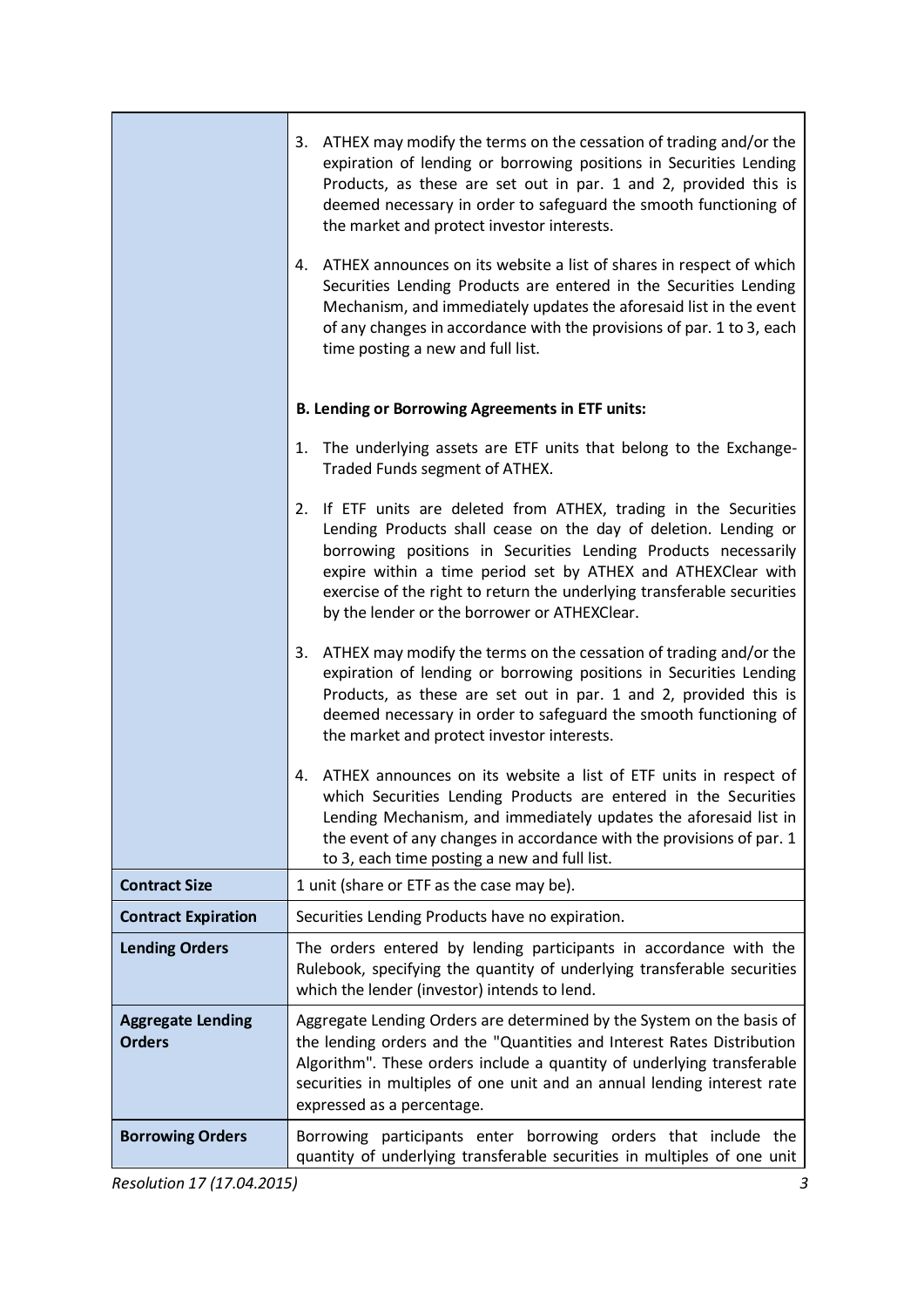|                                                                          | and the annual interest rate expressed as a percentage which the<br>borrower (investor) intends to borrow.                                                                                                                                                                                                                                                                                                                                                                                                                                                    |
|--------------------------------------------------------------------------|---------------------------------------------------------------------------------------------------------------------------------------------------------------------------------------------------------------------------------------------------------------------------------------------------------------------------------------------------------------------------------------------------------------------------------------------------------------------------------------------------------------------------------------------------------------|
| <b>Trade Price for</b><br><b>Borrowing</b>                               | The trade price for borrowing is in the form of a percentage and<br>expresses the annual interest rate. It is set by the System during the<br>execution of Method 8-1 "Stock Lending Call Auction" or Method 8-2<br>"Stock Lending Continuous Automatic Matching". In the case of Method<br>8-3-3 "Lending or borrowing on the basis of Aggregate Lending Orders,<br>the trade price is set as the maximum interest rate of the Quantities<br>and Interest Rates Distribution Algorithm applicable to the relevant<br>transferable security on the trade day. |
| <b>Minimum Price</b><br><b>Fluctuation Limit for</b><br><b>Borrowing</b> | 0.01%                                                                                                                                                                                                                                                                                                                                                                                                                                                                                                                                                         |
| Day of Delivery of the<br>transferable securities<br>to ATHEXClear       | The trade day $(T+0)$ .                                                                                                                                                                                                                                                                                                                                                                                                                                                                                                                                       |
| <b>Daily Borrowing</b>                                                   | The daily borrowing interest per trade is calculated as follows:                                                                                                                                                                                                                                                                                                                                                                                                                                                                                              |
| <b>Interest</b>                                                          | $S * P * 1/360 * N$<br>where:                                                                                                                                                                                                                                                                                                                                                                                                                                                                                                                                 |
|                                                                          | S: the closing price of the underlying asset in the Securities Market on<br>which it is traded, on the day before the trade day                                                                                                                                                                                                                                                                                                                                                                                                                               |
|                                                                          | P: the price of the borrowing trade and                                                                                                                                                                                                                                                                                                                                                                                                                                                                                                                       |
|                                                                          | N: the number of transferable securities of the trade                                                                                                                                                                                                                                                                                                                                                                                                                                                                                                         |
|                                                                          | The borrowing interest is calculated up to and including the day of<br>return of the Transferable Securities.                                                                                                                                                                                                                                                                                                                                                                                                                                                 |
| <b>Calculation and</b><br>payment of<br><b>Borrowing Interest</b>        | The borrowing interest is calculated on a daily basis for all the trades of<br>the borrower per each Position Account of the latter. If the borrowing<br>interest per underlying transferable security is less than €0.01, it is<br>rounded to €0.01. The borrowing interest is paid on the business day<br>following the day of calculation.                                                                                                                                                                                                                 |
| <b>Total Daily Return</b><br>from Lending                                | The sum of Lending Interest that is owed for each transferable security<br>and day of calculation by all borrowers with borrowing positions in the<br>relevant transferable security.                                                                                                                                                                                                                                                                                                                                                                         |
| Daily Return from<br><b>Lending</b>                                      | The return that each lender is entitled to receive from ATHEXClear per<br>each transferable security and day of calculation, as calculated by<br>ATHEXClear on the basis of the Total Daily Return from Lending for the<br>respective underlying transferable security and expressed to six (6)<br>decimal places. It is calculated as the Total Daily Return from Lending,<br>divided by the number of transferable securities lent.                                                                                                                         |
| Daily Return for<br><b>Lender</b>                                        | The return of the lender for each transferable security is calculated by<br>multiplying the Daily Return from Lending by the number of<br>transferable securities which it has lent and have not been returned to<br>it, rounded to two (2) decimal places. The lender receives the Daily<br>Return up to and including the day on which the transferable securities<br>are returned to it.                                                                                                                                                                   |
| <b>Calculation and</b>                                                   | The Daily Return is calculated on a daily basis and paid on the first                                                                                                                                                                                                                                                                                                                                                                                                                                                                                         |

*Resolution 17 (17.04.2015) 4*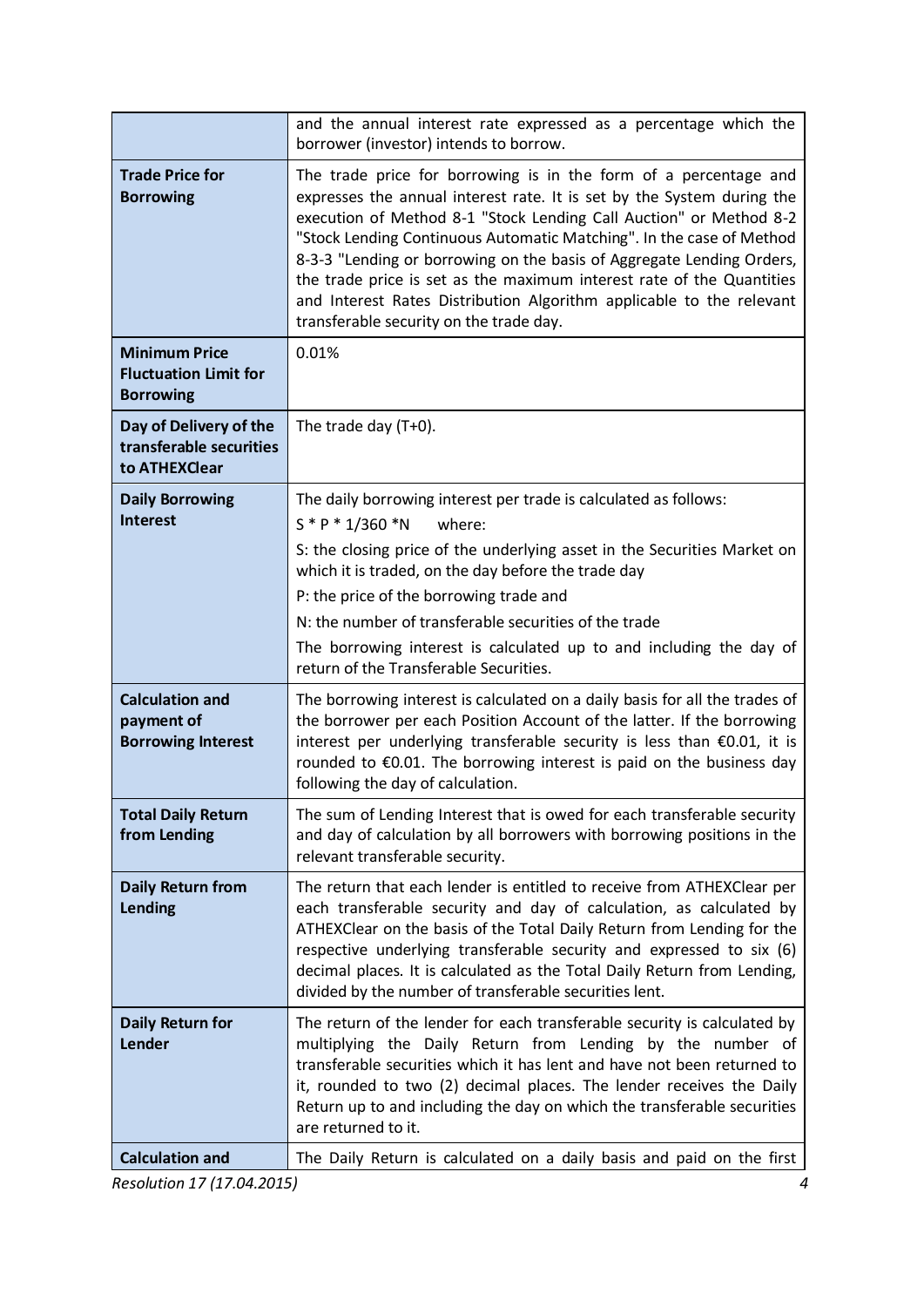| payment of Daily<br><b>Return for Lender</b>                                              | business day of each month through ATHEXClear on the basis of the<br>cash settlement procedures, minus any tax withholdings which are paid<br>to the State by ATHEXCSD on behalf of the Clearing Member (paying<br>agent) in accordance with the specific provisions of Decision<br>4/223/28.1.2014 of the Board of Directors of ATHEXCSD. The tax<br>amounts are gathered by ATHEXClear through the daily cash settlement<br>process. In the event that transferable securities are returned during<br>the month, the Daily Return for the returned transferable securities is<br>paid on the business day following their return.                                                                                                                                                                                                                                                                                                                                                                                       |
|-------------------------------------------------------------------------------------------|---------------------------------------------------------------------------------------------------------------------------------------------------------------------------------------------------------------------------------------------------------------------------------------------------------------------------------------------------------------------------------------------------------------------------------------------------------------------------------------------------------------------------------------------------------------------------------------------------------------------------------------------------------------------------------------------------------------------------------------------------------------------------------------------------------------------------------------------------------------------------------------------------------------------------------------------------------------------------------------------------------------------------|
| <b>Exercise of the Right</b><br>of Return by the<br>Lender                                | The Lender or ATHEXClear may exercise the right of return on any<br>trading day.<br>The aforesaid right may be exercised and its exercise revoked from the<br>start of the session of the Securities Lending Mechanism and up to two<br>(2) hours before its end.<br>Exercise of the right by the lender cannot exceed, per day, zero point<br>zero three percent (0.03%) of the total number of listed transferable<br>securities per issuer.<br>If the Lender or ATHEXClear exercises the right of return, the<br>transferable securities are delivered by the borrower to the lender up<br>to and including the third business day after the exercise day (T+3).<br>The borrower that must deliver transferable securities is selected<br>automatically by the System on the basis of the time of conclusion of<br>the borrowing transactions, starting with the earliest.                                                                                                                                             |
| <b>Exercise of the Right</b><br>of Return by the<br><b>Borrower</b>                       | The Borrower may exercise the right of return on any trading day.<br>The aforesaid right may be exercised and its exercise revoked from the<br>start of the session of the Securities Lending Mechanism and up to<br>thirty (30) minutes after its end.<br>If the Borrower exercises the right of return, the transferable securities<br>are delivered by the Borrower on the day of the respective exercise.<br>The lender that takes delivery of transferable securities is selected<br>automatically by the System on the basis of the time of conclusion of<br>the lenders' transactions, starting with the earliest.                                                                                                                                                                                                                                                                                                                                                                                                 |
| <b>Quantities and</b><br><b>Interest Rates</b><br><b>Distribution</b><br><b>Algorithm</b> | The quantities and corresponding interest rates of Aggregate Lending<br>Orders are determined by the System on the basis of the "Quantities<br>and Interest Rates Distribution Algorithm", which takes into account the<br>following:<br>1. A central interest rate which, on the first day of trading of the<br>securities lending product and until a transaction is concluded in that<br>product, is equal to the contractual interest rate and for each<br>subsequent day of trading is equal to the closing price of the preceding<br>session of the Securities Lending Mechanism.<br>2. The minimum and the maximum lending rate, defined as one half<br>and double the contractual interest rate respectively.<br>3. The total quantity of each underlying asset which is available for<br>lending, based on lending orders, minus the quantity that is calculated<br>by ATHEXClear for the purpose of fulfilling failed settlement obligations<br>in accordance with Method 8-3-3. The fact that the transferable |

*Resolution 17 (17.04.2015) 5*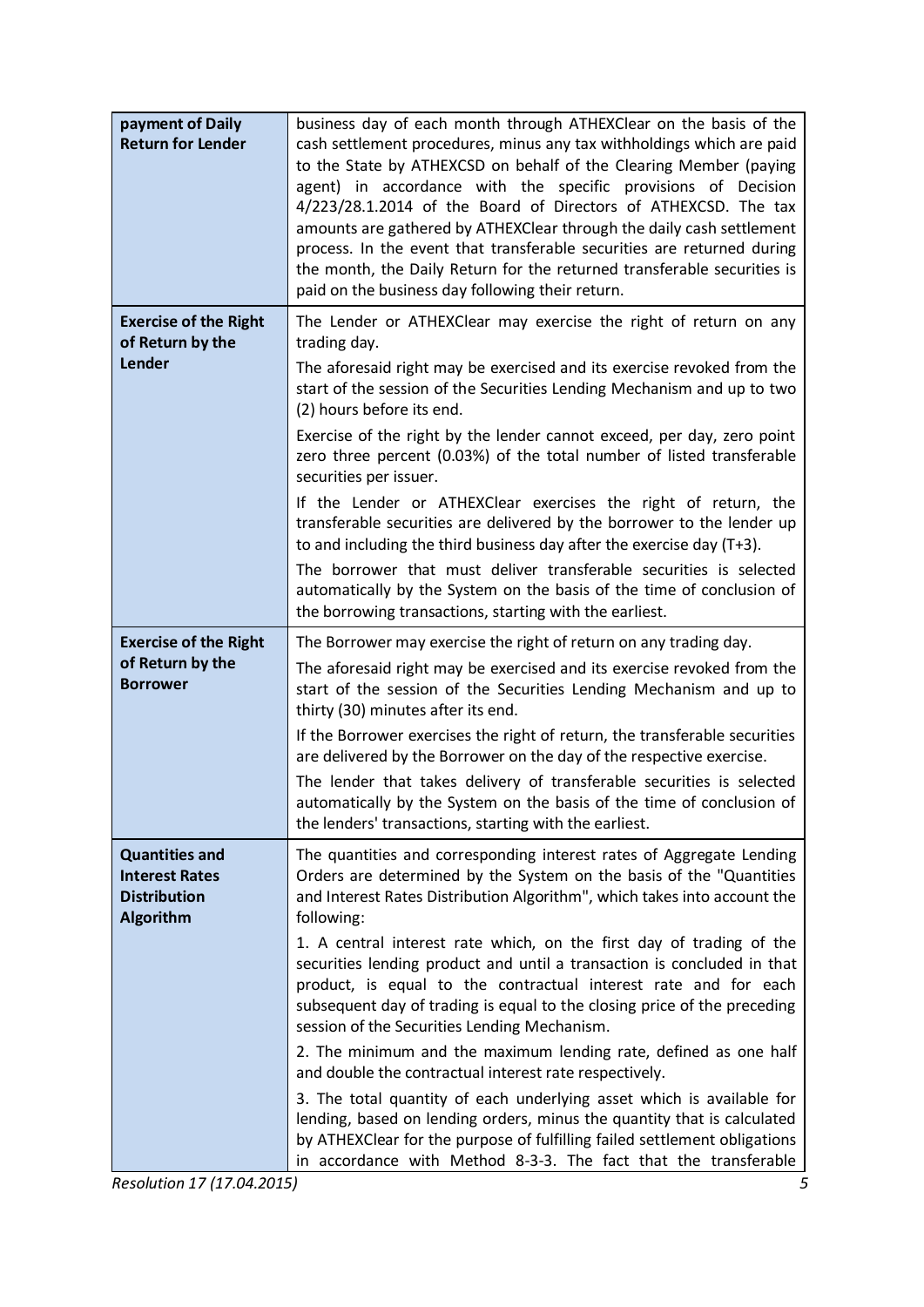|                       | securities lent per each lender and transferable security cannot exceed<br>0.5% of the total number of listed transferable securities.                      |
|-----------------------|-------------------------------------------------------------------------------------------------------------------------------------------------------------|
|                       | 4. The fact that the total number of transferable securities lent at any<br>time cannot exceed 5% of the total number of listed transferable<br>securities. |
|                       | 5. The quantities for allocation per interest rate follow a normal<br>distribution around the central interest rate.                                        |
| <b>Closing Price</b>  | Set on the basis of the Last Trade Method in accordance with paragraph<br>2.1.9 of the ATHEX Rulebook.                                                      |
| <b>Starting Price</b> | Set as the last available opening price, while for the first day of trading<br>it is set at 0.01%.                                                          |

# **Article 2. Product Nomenclature**

1. The names of products in Contracts contain up to fifteen (15) characters.

2. The name of the Contract consists of a maximum of twelve (12) characters of the Latin alphabet which identify the Underlying Asset plus the fixed designation "BOR" (three Latin characters that stand for the English word "borrowing").

3. Wherever necessary in cases of the creation of tracking series, or a change to the characteristics of the product, provision is made for the addition of a distinguishing Latin character at the end of the name.

# **Article 3. Basic formula for the adjustment of contract rights in cases of corporate actions**

1. Adjustments to the quantity of transferable securities of a position are made for the purpose of keeping the position value constant in the event of the corporate actions referred to below.

2. These adjustments have effect as of the day of the corporate action. Without prejudice to the provisions of ATHEX resolutions which regulate matters pertaining to adjustments in Securities Lending Products, the following apply:

| <b>Corporate Actions</b>                                                 | <b>Basic Adjustment Formula</b>                                                           |
|--------------------------------------------------------------------------|-------------------------------------------------------------------------------------------|
| <b>Position Size</b><br><b>Adjustment Ratio in</b><br>cases of Corporate | $N_{\text{new}} = N_{\text{old}} \frac{n_{\text{after}}}{n_{\text{out}}}$<br>$n_{before}$ |
| <b>Actions</b>                                                           | where                                                                                     |
|                                                                          | $N_{new}$ : the new number of shares of the position $N_{old}$ : the old                  |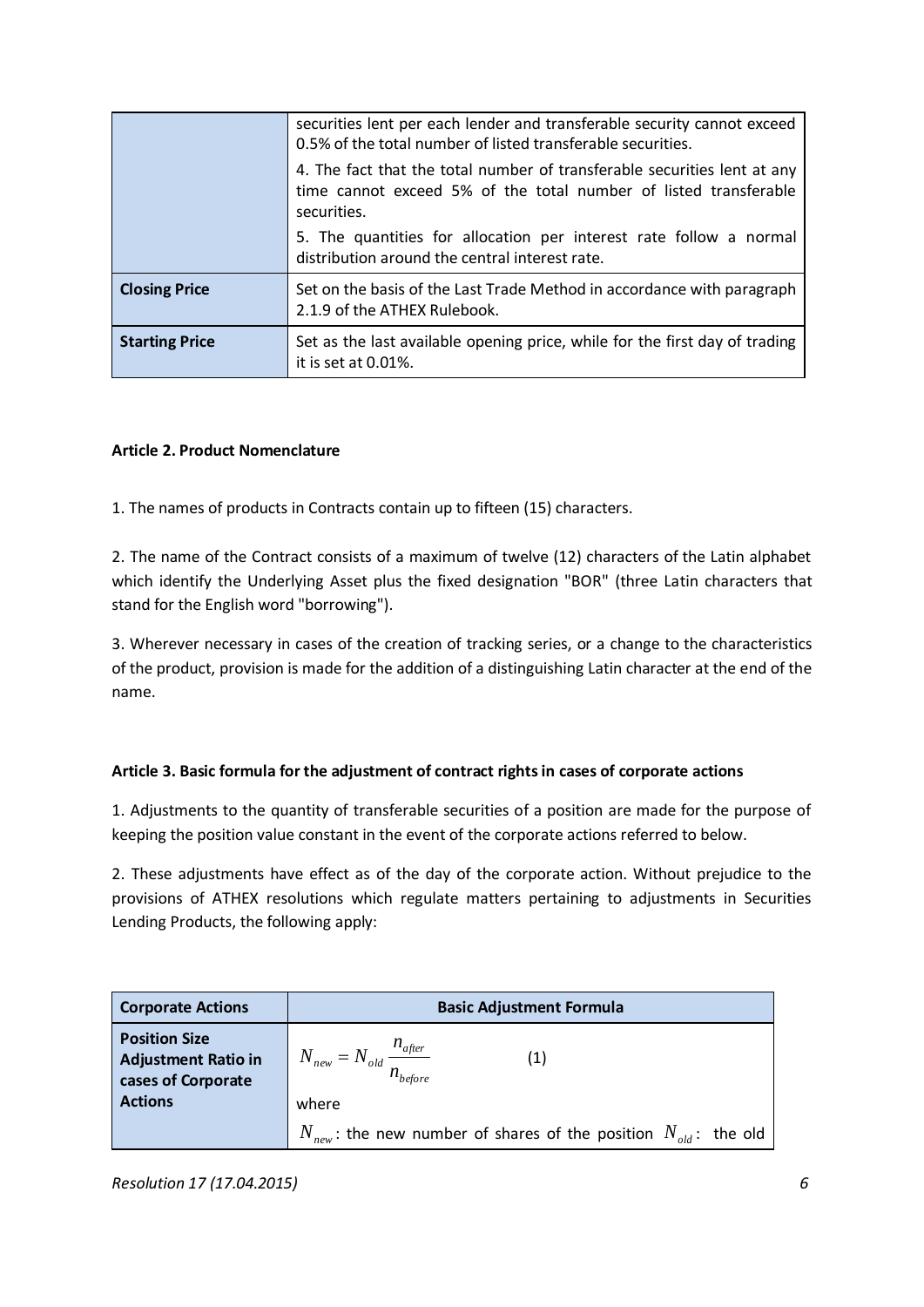| <b>Corporate Actions</b>                                                                                                  | <b>Basic Adjustment Formula</b>                                                                                                                                                                                                                                                                                                                                                                                                                                                                                                                                                                                                                                                                                                                                                                                                                                                                       |
|---------------------------------------------------------------------------------------------------------------------------|-------------------------------------------------------------------------------------------------------------------------------------------------------------------------------------------------------------------------------------------------------------------------------------------------------------------------------------------------------------------------------------------------------------------------------------------------------------------------------------------------------------------------------------------------------------------------------------------------------------------------------------------------------------------------------------------------------------------------------------------------------------------------------------------------------------------------------------------------------------------------------------------------------|
|                                                                                                                           | number of shares of the position                                                                                                                                                                                                                                                                                                                                                                                                                                                                                                                                                                                                                                                                                                                                                                                                                                                                      |
|                                                                                                                           | $n_{after}$ : the number of shares after the corporate action                                                                                                                                                                                                                                                                                                                                                                                                                                                                                                                                                                                                                                                                                                                                                                                                                                         |
|                                                                                                                           | $n_{before}$ : the number of shares before the corporate action                                                                                                                                                                                                                                                                                                                                                                                                                                                                                                                                                                                                                                                                                                                                                                                                                                       |
| <b>Distribution of Bonus</b><br><b>Shares (Bonus Issue)</b>                                                               | In cases where bonus shares are distributed to shareholders, the<br>new size of the position is adjusted on the basis of the above ratio<br>(1).                                                                                                                                                                                                                                                                                                                                                                                                                                                                                                                                                                                                                                                                                                                                                      |
| <b>Stock Split</b>                                                                                                        | In the event of a stock split of underlying shares, the new size of<br>the position is adjusted on the basis of the above ratio (1).                                                                                                                                                                                                                                                                                                                                                                                                                                                                                                                                                                                                                                                                                                                                                                  |
| <b>Reverse Split</b>                                                                                                      | In the event that the underlying shares are merged, the new size of<br>the position is adjusted on the basis of the above ratio (1).                                                                                                                                                                                                                                                                                                                                                                                                                                                                                                                                                                                                                                                                                                                                                                  |
| <b>Share Capital Increase</b><br>through cash<br>payment                                                                  | In the event of a share capital increase of the issuer, with a pre-<br>emption right in favour of existing shareholders and payment in<br>cash, the Borrower transfers to ATHEXClear, and the latter in turn<br>to the Lender, the number of pre-emptive rights corresponding to<br>the loaned transferable securities which have not been returned up<br>to the day on which the beneficiaries of the corporate actions are<br>named, so that the Lender is in a position to exercise the rights<br>emanating from the corporate action.                                                                                                                                                                                                                                                                                                                                                             |
| <b>Return of Capital with</b><br>Cash Payment,<br><b>Distribution of</b><br><b>Dividend or Interim</b><br><b>Dividend</b> | In the event of a detachment of rights relating to Return of Capital<br>with Cash Payment, the Distribution of a Dividend or Interim<br>Dividend involving underlying transferable securities, the borrower<br>renders to ATHEXClear, and the latter in turn to the lender, an<br>amount equal to the value of the Return of Capital or of the<br>Dividend or of the Interim Dividend which corresponds to the<br>transferable securities that have not been returned up to the day<br>on which the beneficiaries of the corporate actions are named,<br>minus any tax withholdings which are payable by domestic<br>investors in accordance with applicable provisions.<br>ATHEXClear shall pay the aforesaid amount, interest-free, within<br>ten (10) business days from the day of commencement of the<br>Return of Capital or distribution of the Dividend or Interim<br>Dividend by the issuer. |
| <b>Voting Rights</b>                                                                                                      | The Borrower, as of the day on which the trade was concluded and<br>for as long as it holds the transferable securities, acquires voting<br>rights.<br>Participants in these agreements are obliged to comply with the<br>provisions of applicable legislation on the disclosure of substantial<br>shareholdings.                                                                                                                                                                                                                                                                                                                                                                                                                                                                                                                                                                                     |
| <b>Conversion</b>                                                                                                         | In cases of conversion of underlying shares into new securities,<br>the following ratio is applied:<br>$N_{new} = N_{old} n = N_{old} \frac{n_{new}}{n_{old}}$<br>(2)                                                                                                                                                                                                                                                                                                                                                                                                                                                                                                                                                                                                                                                                                                                                 |